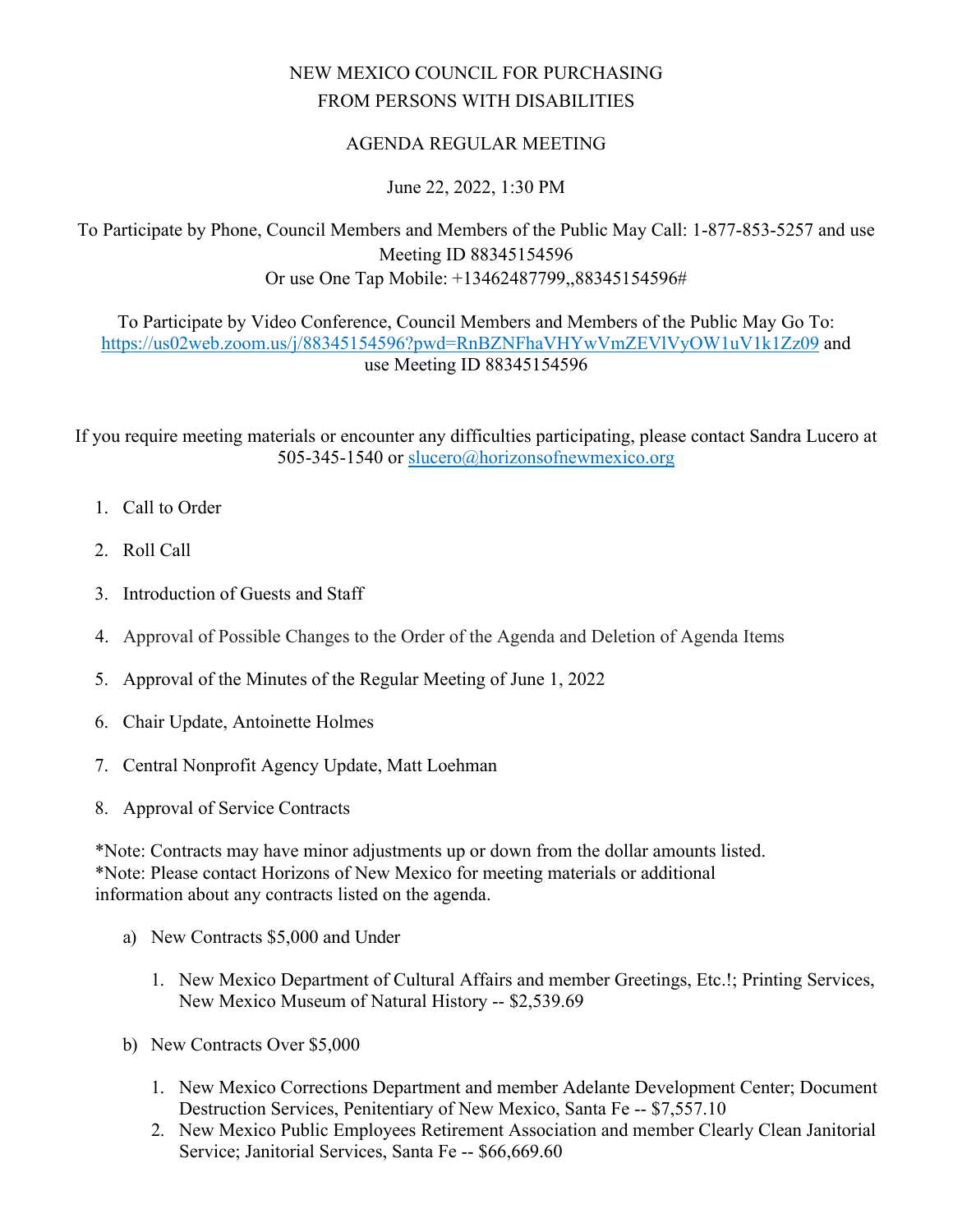- c) FY 23 Renewal Contracts \$5,000 and Under
	- 1. New Mexico Department of Transportation and member Adelante Development Center; Document Destruction Services, Epidemiology and Response, Santa Fe: FY 22 -- \$2,519.21, FY 23 -- \$4,492.81
	- 2. New Mexico Department of Health and member Adelante Development Center; Document Destruction Services, Northwest Region Public Health Division: FY 22 -- \$1,769.49, FY 23 -- \$3,089.42
	- 3. New Mexico Retiree Health Care Authority and member Adelante Development Center; Document Destruction Services, Albuquerque: FY 22 -- \$3,691.90, FY 23 -- \$4,094.94
	- 4. New Mexico Commission for the Blind and member Tresco; Janitorial Services and Grounds Maintenance, Alamogordo: FY 22 -- \$4,261.38, FY 23 – \$4,573.20
	- 5. New Mexico Department of Game and Fish and member Tresco; Grounds Maintenance, Las Cruces: FY 22 -- \$2,637.72, FY 23 -- \$3,093.72
- d) FY 23 Renewal Contracts Over \$5,000
	- 1. City of Albuquerque and members Adelante Development Center, Clearly Clean Janitorial Service, Crystal Clear Maintenance, and LifeROOTS; Janitorial Services, Citywide: FY 22 -- \$1,724,988.47, FY 23 -- \$2,491,358.76
	- 2. New Mexico Department of Cultural Affairs and member Adelante Development Center; Janitorial Services, Udall Center, Santa Fe: FY 22 -- \$14,079.60, FY 23 -- \$15,782.64
	- 3. New Mexico Department of Game & Fish and member Adelante Development Center; Janitorial Services, Santa Fe: FY 22 -- \$61,596.48, FY 23 -- \$86,256.72
	- 4. New Mexico Department of Workforce Solutions and member Adelante Development Center; Janitorial Services, Albuquerque: FY 22 -- \$84,256.08, FY 23 – \$103,088.64
	- 5. New Mexico Human Services Department and member Adelante Development Center; Document Destruction Services, Bernalillo: FY 22 -- \$4,700.07, FY 23 -- \$5,459.67
	- 6. San Juan College and member Adelante Development Center; Document Destruction Services, Farmington: FY 22 -- \$4,798.20, FY 23 -- \$6,460.41
	- 7. New Mexico Department of Health and member ARCA; Janitorial Services, Scientific Laboratories, Albuquerque: FY 22 -- \$332,517.28, FY 23 \$333,240.36
	- 8. Bernalillo County and member Clearly Clean Janitorial Service; Janitorial Services, Midtown Office, Albuquerque: FY 22 -- \$15,654.96, FY 23 -- \$25,675.08
	- 9. City of Rio Rancho and member Clearly Clean Janitorial Service; Janitorial Services, Rio Rancho City Hall: FY 22 -- \$60,952.56, FY 23 -- \$87,791.64
	- 10. New Mexico Department of Health and member Clearly Clean Janitorial Service; Janitorial Services, Northeast Heights Public Health Office, Albuquerque: FY 22 -- \$14,532.24, FY 23 -- \$16,920.36
	- 11. New Mexico Department of Health and member Clearly Clean Janitorial Service; Janitorial Services, Midtown Public Health Office, Albuquerque: FY 22 -- \$24,380.58, FY 23 -- \$47,403.24

12. New Mexico Department of Homeland Security and Emergency Management Services and member Clearly Clean Janitorial Service; Janitorial Services, Santa Fe: FY 22 -- \$34,008.39, FY 23 -- \$46,421.76

- 13. Workforce Connection of Central New Mexico and member Clearly Clean Janitorial Service; Janitorial Services, Rio Rancho: FY 22 -- \$10,122.48, FY 23 -- \$11,124.24
- 14. New Mexico Department of Health and member Crystal Clear Maintenance; Janitorial Services, Southside WIC office, Santa Fe: FY 22 -- \$17,362.66, FY 23 – \$23,251.30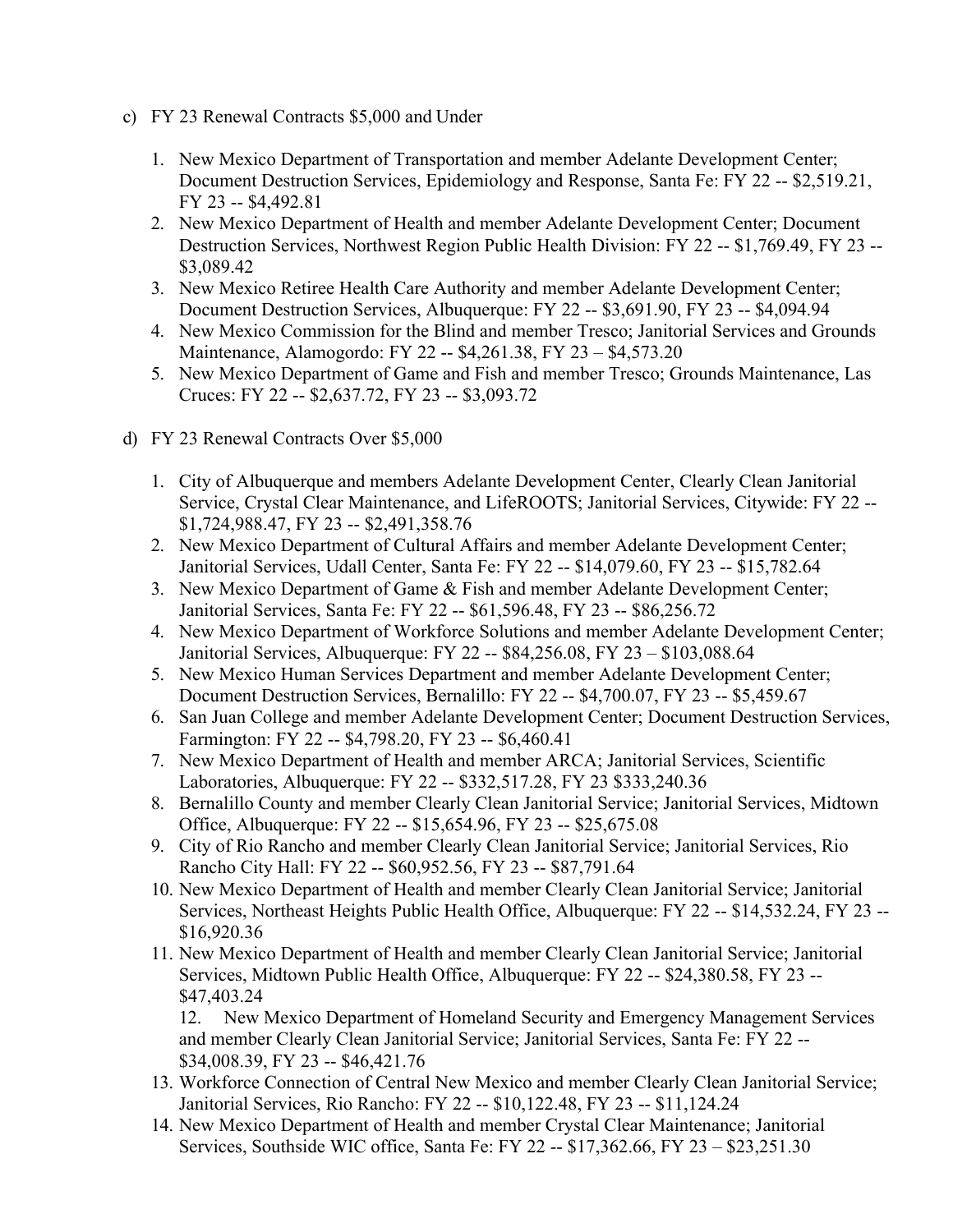- 15. New Mexico Department of Health and member Crystal Clear Maintenance; Janitorial Services, Santa Fe Public Health Office: FY 22 -- \$35,206.32, FY 23 -- \$47,891.28
- 16. New Mexico Human Services Department and member Crystal Clear Maintenance; Janitorial Services and Landscaping, Bernalillo: FY 22 -- \$25,605.36, FY 23 -- \$34,764.24
- 17. New Mexico Workers Compensation Administration and member Crystal Clear Maintenance; Snow Removal, Albuquerque: FY 22 -- \$9,340.56, FY 23 -- \$12,567.36
- 18. New Mexico Workers Compensation Administration and member Crystal Clear Maintenance; Grounds Maintenance, Albuquerque: FY 22 -- \$16,115.88, FY 23 – same
- 19. New Mexico Workers Compensation Administration and member Crystal Clear Maintenance; Janitorial Services, Albuquerque: FY 22 -- \$60,952.56, FY 23 -- \$66,435.60
- 20. New Mexico Department of Transportation and member Tobosa; Janitorial Services, Training Academy, Roswell: FY 22 --\$10,771.92, FY 23 -- \$11,809.56
- 21. New Mexico Department of Transportation and member Tobosa; Rest Area Maintenance, District 2: FY 22 -- \$334,845.00, FY 23 -- \$453,025.80
- 22. New Mexico Children, Youth and Families Department and member Tresco; Janitorial Services, John Paul Taylor Center, Las Cruces: FY 22 -- \$23,367.84, FY 23 -- \$29,764.56
- 23. Dona Ana County and member Tresco; Janitorial Services, Health and Human Services, Las Cruces: FY 22 -- \$53,163.96, FY 23 -- \$65,382.48
- 24. New Mexico Department of Public Safety and member Tresco; Grounds Maintenance, New Mexico State Police Roswell Office: FY 22 -- \$4,053.24, FY 23 -- \$5,017.20
- 25. New Mexico Department of Public Safety and member Tresco; Janitorial Services, New Mexico State Police Hobbs Office: FY 22 -- \$11,557.80, FY 23 -- \$14,994.72
- 26. New Mexico Department of Public Safety and member Tresco; Janitorial Services and Grounds Maintenance, New Mexico State Police Las Cruces Office: FY 22 -- \$49,916.04, FY 23 -- \$63,679.08
- 27. New Mexico Department of Transportation and member Tresco; Janitorial Services, Solano Complex, Las Cruces: FY 22 -- \$34,873.44, FY 23 -- \$40,686.24
- 28. New Mexico Early Childhood Education and Care Department and member Unlimited Office Management Systems; Grounds Maintenance, Albuquerque: FY 22 -- \$45,047.52, FY 23 – \$44,680.92
- 29. New Mexico Early Childhood Education and Care Department and member Unlimited Office Management Systems; Decontamination, Sanitation and Sterilization Services, Albuquerque: FY 22 -- \$16,641.00, FY 23 -- \$13,530.00
- 30. New Mexico Early Childhood Education and Care Department and member Unlimited Office Management Systems; Janitorial Services, Albuquerque: FY 22 -- \$53,493.60, FY 23 -- \$53,058.36
- 31. New Mexico Department of Military Affairs and member Unlimited Office Management Systems; Janitorial Services, Bataan Museum, Santa Fe: FY 22 -- \$15,168.84, FY 23 -- \$15,129.36
- 32. New Mexico Department of Military Affairs and member Unlimited Office Management Systems; Janitorial Services, Facility Maintenance Shops, Multiple Locations: FY 22 -- \$103,586.04, FY 23 -- \$102,514.38
- 33. New Mexico Department of Military Affairs and member Unlimited Office Management Systems; Janitorial Services, Santa Fe: FY 22 -- \$158,243.88, FY 23 -- \$169,654.00
- e) Changes & Increases
	- 1. New Mexico Workers Compensation and member Adelante Development Center; Document Imaging: Current -- \$16,340.77, New -- \$22,742.38
	- 2.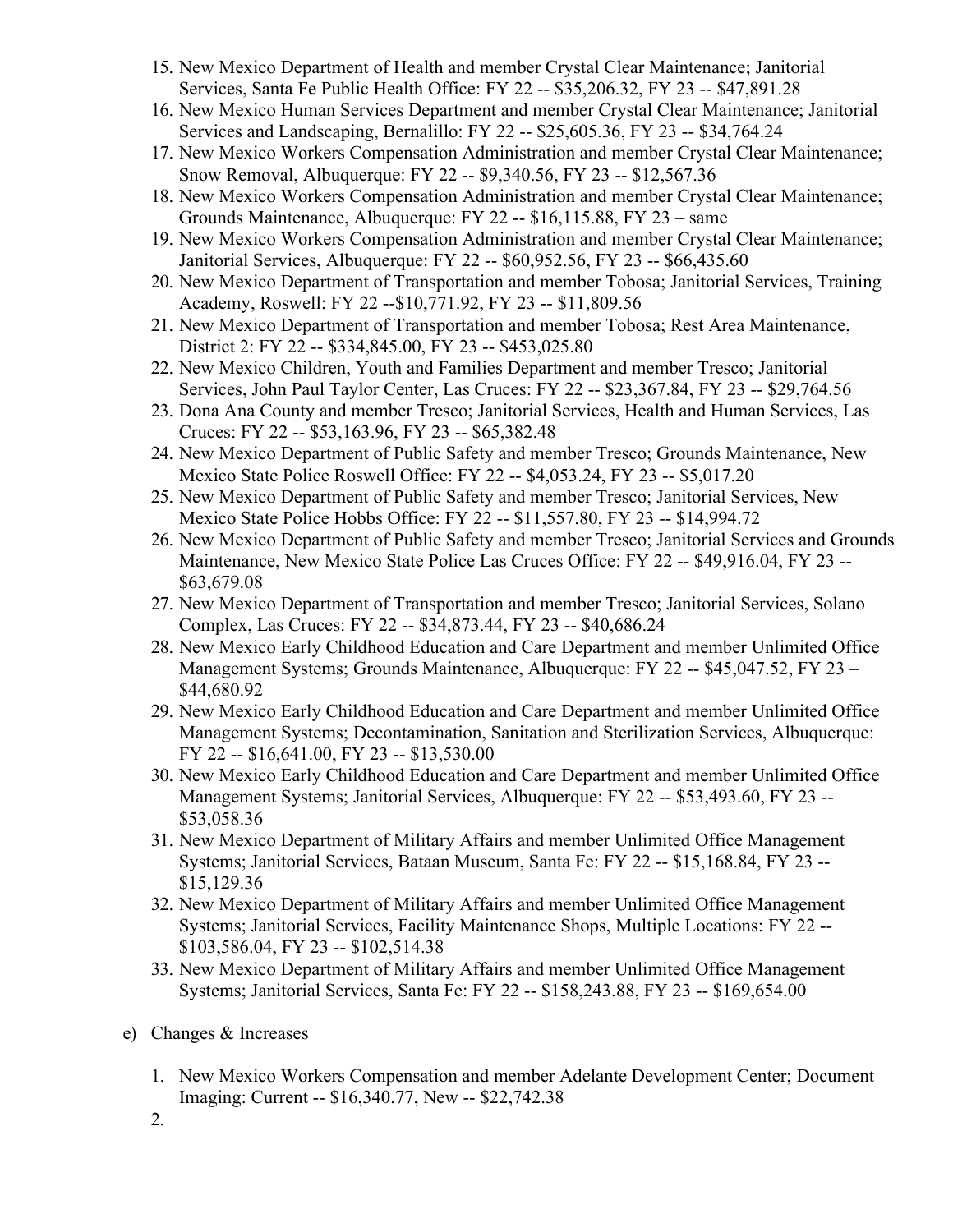- 9. Service Contracts Directly Distributed Under Central Nonprofit Agency Authority
	- a) New Service Contracts Directly Distributed Under CNA Authority
		- 1. Law Offices of the Public Defender and member Adelante Development Center; Document Destruction Services, Carlsbad -- \$519.54
		- 2. New Mexico Crime Victims Reparation Commission and member Adelante Development Center; Document Destruction Services, Albuquerque -- \$240.12
		- 3. City of Albuquerque and member Buddy Check II; Printing Services, Department of Senior Affairs -- \$200.79
		- 4. City of Rio Rancho and member Clearly Clean Janitorial Services; Janitorial Services, Broadmoor Senior Center -- \$557.80
		- 5. City of Rio Rancho and member Clearly Clean Janitorial Services; Janitorial Services, Meadowlark Senior Center -- \$557.80
		- 6. City of Rio Rancho and member Clearly Clean Janitorial Services; Janitorial Services, Motor Vehicle Division office -- \$845.16
	- b) FY 23 Renewal Service Contracts Directly Distributed Under CNA Authority
		- 1. Belen Police Department and member Adelante Development Center; Document Destruction Services, Albuquerque: FY 22 -- \$165.83, FY 23 -- \$559.48
		- 2. Bernalillo County Department of Behavioral Health and member Adelante Development Center; Document Destruction Services, Albuquerque: FY 22 -- \$292.29, FY 23 -- \$339.90
		- 3. Cien Aguas International School and member Adelante Development Center; Document Destruction Services, Albuquerque: FY 22 -- \$259.90, FY 23 -- \$312.64
		- 4. City of Portales and member Adelante Development Center; Document Destruction Services, City Hall: FY 22 -- \$1,528.41, FY 23 -- \$1,778.97
		- 5. Eighth Judicial District Attorney and member Adelante Development Center; Document Destruction Services, Taos: FY 22 -- \$1,178.87, FY 23 -- \$1,248.67
		- 6. El Camino Housing Authority and member Adelante Development Center; Document Destruction Services, Belen: FY 22 -- \$266.39, FY 23 -- \$316.99
		- 7. EMW Gas Association and member Adelante Development Center; Document Destruction Services, Estancia: FY 22 -- \$266.16, FY 23 -- \$316.99
		- 8. First Judicial District Attorney and member Adelante Development Center; Document Destruction Services, Santa Fe: FY 22 -- \$804.95, FY 23 -- \$937.22
		- 9. Los Alamos Public Schools and member Adelante Development Center; Document Destruction Services, Los Alamos: FY 22 -- \$400.00, FY 23 -- \$2,067.82
		- 10. Mesalands Community College and member Adelante Development Center; Document Destruction Services, Tucumcari: FY 22 -- \$998.39, FY 23 -- \$1,162.91
		- 11. New Mexico Adult Parole Board and member Adelante Development Center; Document Destruction Services, Santa Fe: FY 22 -- \$538.79, FY 23 -- \$627.11
		- 12. New Mexico Aging and Long-Term Services Department and member Adelante Development Center; Document Destruction Services, Albuquerque: FY 22 -- \$370.49, FY 23 -- \$818.26
		- 13. New Mexico Aging and Long-Term Services Department and member Adelante Development Center; Document Destruction Services, Santa Fe: FY 22 -- \$370.49, FY 23 -- \$1,162.81
		- 14. New Mexico Children, Youth and Families Department and member Adelante Development Center; Document Destruction Services, Albuquerque, Albuquerque: FY 22 -- \$152.15, FY 23 -- \$202.37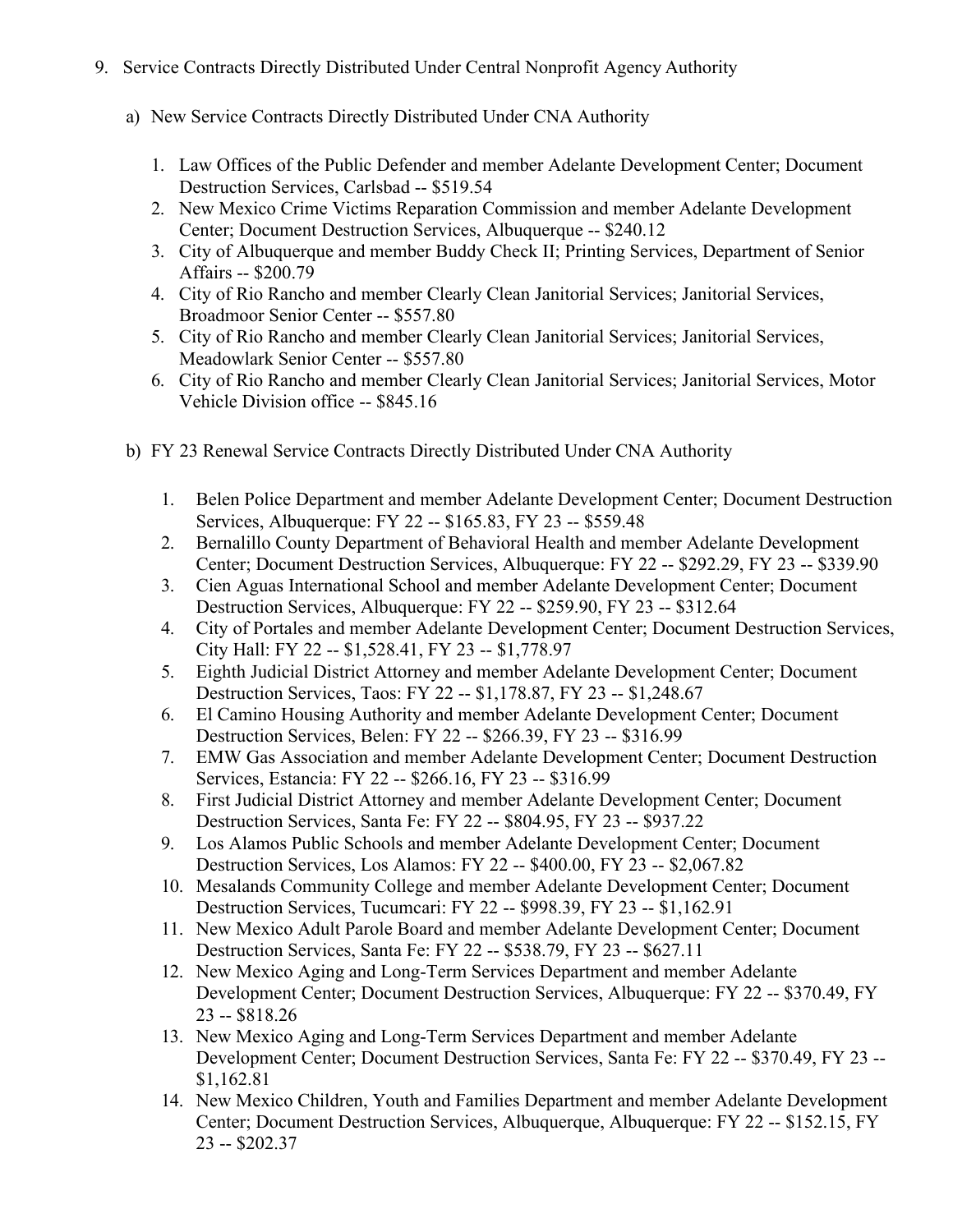- 15. New Mexico Children, Youth and Families Department and member Adelante Development Center; Document Destruction Services, Santa Fe: FY 22 -- \$272.63, FY 23 -- \$316.99
- 16. New Mexico Children, Youth and Families Department and member Adelante Development Center; Document Destruction Services, Albuquerque: FY 22 -- \$266.16, FY 23 -- \$316.99
- 17. New Mexico Children, Youth and Families Department and member Adelante Development Center; Document Destruction Services, Statewide Intake, Albuquerque: FY 22 -- \$272.63, FY 23 -- \$316.99
- 18. New Mexico Children, Youth and Families Department and member Adelante Development Center; Document Destruction Services, Albuquerque: FY 22 -- \$266.16, FY 23 -- \$316.99
- 19. New Mexico Children, Youth and Families Department and member Adelante Development Center; Document Destruction Services, Albuquerque: FY 22 -- \$429.42, FY 23 -- \$519.35
- 20. New Mexico Children, Youth and Families Department and member Adelante Development Center; Document Destruction Services, Santa Fe: FY 22 -- \$532.32, FY 23 -- \$627.11
- 21. New Mexico Children, Youth and Families Department and member Adelante Development Center; Document Destruction Services, Office of the Secretary, Santa Fe: FY 22 -- \$272.63, FY 23 -- \$627.11
- 22. New Mexico Children, Youth and Families Department and member Adelante Development Center; Document Destruction Services, Los Lunas: FY 22 -- \$538.79, FY 23 -- \$627.11
- 23. New Mexico Children, Youth and Families Department and member Adelante Development Center; Document Destruction Services, Santa Fe: FY 22 -- \$545.76, FY 23 -- \$633.97
- 24. New Mexico Children, Youth and Families Department and member Adelante Development Center; Document Destruction Services, Rio Rancho: FY 22 -- \$480.71, FY 23 -- \$861.14
- 25. New Mexico Children, Youth and Families Department and member Adelante Development Center; Document Destruction Services, Juvenile Justice Services, Santa Fe: FY 22 -- \$753.34, FY 23 -- \$876.46
- 26. New Mexico Children, Youth and Families Department and member Adelante Development Center; Document Destruction Services, Administrative Services, Santa Fe: FY 22 -- \$798.48, FY 23 -- \$937.22
- 27. New Mexico Children, Youth and Families Department and member Adelante Development Center; Document Destruction Services, Protective Services, Santa Fe: FY 22 -- \$804.95, FY 23 -- \$937.22
- 28. New Mexico Children, Youth and Families Department and member Adelante Development Center; Document Destruction Services, Sierra and Socorro Counties: FY 22 -- \$882.38, FY 23 -- \$1,118.95
- 29. New Mexico Children, Youth and Families Department and member Adelante Development Center; Document Destruction Services, Albuquerque: FY 22 -- \$2,135.75, FY 23 -- \$2,487.81
- 30. New Mexico Corrections Department and member Adelante Development Center; Document Destruction Services, Albuquerque: FY 22 -- \$292.29, FY 23 -- \$339.90
- 31. New Mexico Corrections Department and member Adelante Development Center; Document Destruction Services, Offender Management, Albuquerque: FY 22 -- \$1,658.51, FY 23 -- \$2,388.78
- 32. New Mexico Department of Cultural Affairs and member Adelante Development Center; Document Destruction Services, National Hispanic Culture Center, Albuquerque: FY 22 -- \$285.74, FY 23 -- \$335.19
- 33. New Mexico Department of Game and Fish and member Adelante Development Center; Document Destruction Services, Santa Fe: FY 22 -- \$1,596.96, FY 23 -- \$1,867.58
- 34. New Mexico Department of Health and member Adelante Development Center; Document Destruction Services, Administrative Services, Santa Fe: FY 22 -- \$174.33, FY 23 -- \$316.99
- 35. New Mexico Department of Health and member Adelante Development Center; Document Destruction Services, Information Technology Services, Santa Fe: FY 22 -- \$272.63, FY 23 -- \$316.99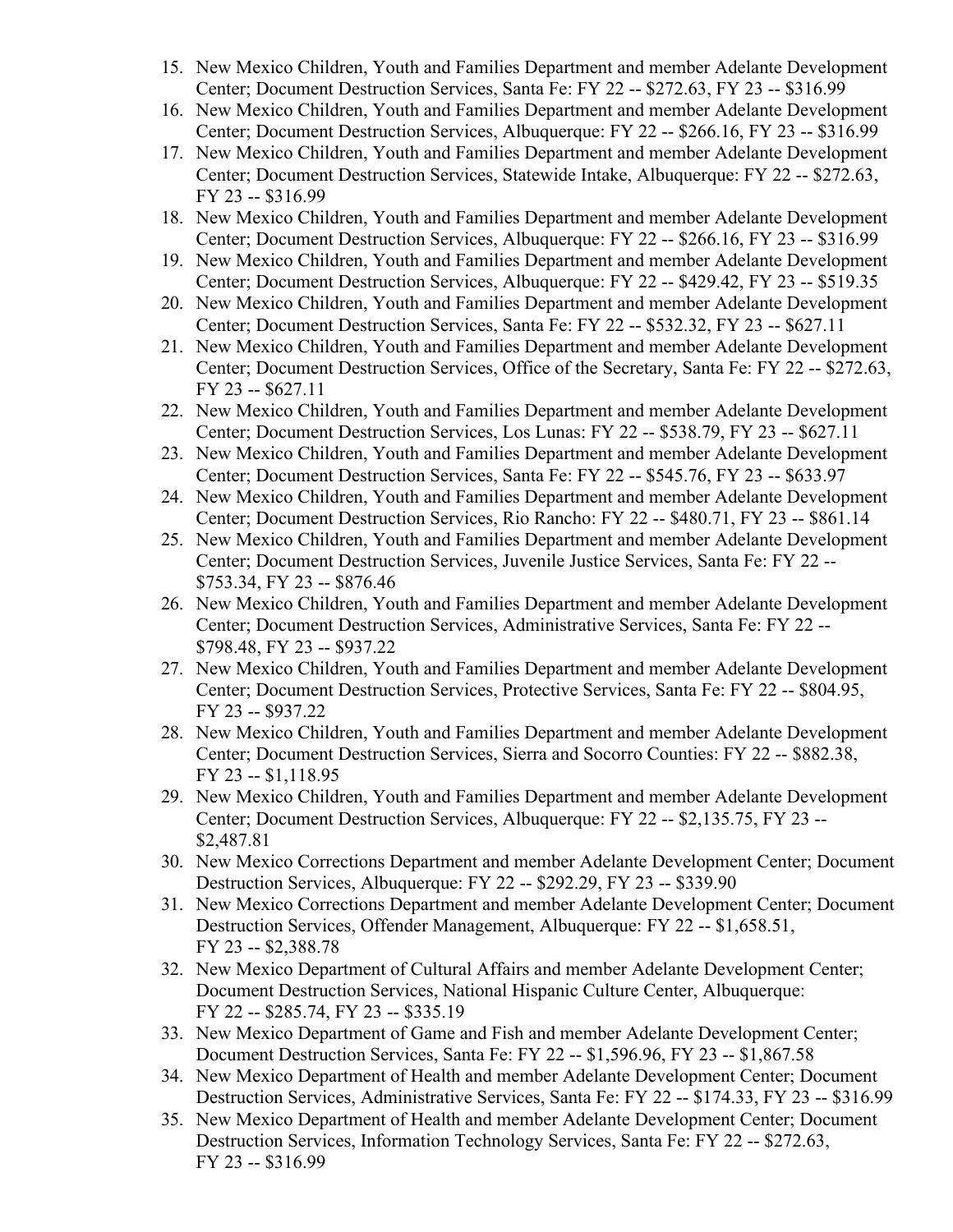- 36. New Mexico Department of Health and member Adelante Development Center; Document Destruction Services, Population and Community Health, Santa Fe: FY 22 -- \$200.95, FY 23 -- \$316.99
- 37. New Mexico Department of Health and member Adelante Development Center; Document Destruction Services, Family Planning Program: FY 22 -- \$292.59, FY 23 -- \$339.90
- 38. New Mexico Department of Health and member Adelante Development Center; Document Destruction Services, Albuquerque: FY 22 -- \$285.82, FY 23 -- \$339.90
- 39. New Mexico Department of Health and member Adelante Development Center; Document Destruction Services, Public Health Office, Socorro: FY 22 -- \$131.33, FY 23 -- \$343.82
- 40. New Mexico Department of Health and member Adelante Development Center; Document Destruction Services, Santa Fe: FY 22 -- \$342.19, FY 23 -- \$397.87
- 41. New Mexico Department of Health and member Adelante Development Center; Document Destruction Services, Emergency Medical Systems, Santa Fe: FY 22 -- \$302.48, FY 23 -- \$534.39
- 42. New Mexico Department of Health and member Adelante Development Center; Document Destruction Services, Human Resources, Santa Fe: FY 22 -- \$532.12, FY 23 -- \$627.11
- 43. New Mexico Department of Health and member Adelante Development Center; Document Destruction Services, Office of the General Counsel, Santa Fe: FY 22 -- \$538.79, FY 23 -- \$627.11
- 44. New Mexico Department of Health and member Adelante Development Center; Document Destruction Services, Santa Fe WIC Office: FY 22 -- \$266.16, FY 23 -- \$627.11
- 45. New Mexico Department of Health and member Adelante Development Center; Document Destruction Services, Population and Community Health, Albuquerque: FY 22 -- \$578.11, FY 23 -- \$672.94
- 46. New Mexico Department of Health and member Adelante Development Center; Document Destruction Services, Turquoise Lodge Hospital, Albuquerque: FY 22 -- \$644.29, FY 23 -- \$970.95
- 47. New Mexico Department of Health and member Adelante Development Center; Document Destruction Services, Director's Office, Santa Fe: FY 22 -- \$1,089.27, FY 23 -- \$1,268.95
- 48. New Mexico Department of Health and member Adelante Development Center; Document Destruction Services, Adolescent Treatment Center, Albuquerque: FY 22 -- \$1,089.27, FY 23 -- \$1,268.95
- 49. New Mexico Department of Health and member Adelante Development Center; Document Destruction Services, Bureau of Vital Records, Santa Fe: FY 22 -- \$1,257.23, FY 23 -- \$1,464.49
- 50. New Mexico Department of Health and member Adelante Development Center; Document Destruction Services, Infectious Disease, Santa Fe: FY 22 -- \$1,435.57, FY 23 -- \$1,672.07
- 51. New Mexico Department of Health and member Adelante Development Center; Document Destruction Services, Bureau of Emergency Management, Santa Fe: FY 22 -- \$1,792.55, FY 23 – \$1,957.38
- 52. New Mexico Department of Health and member Adelante Development Center; Document Destruction Services, Santa Fe: FY 22 -- \$1,529.76, FY 23 -- \$1,995.39
- 53. New Mexico Department of Homeland Security and Emergency Management Systems and member Adelante Development Center; Document Destruction Services, Socorro: FY 22 -- \$302.87, FY 23 -- \$469.04
- 54. New Mexico Department of Public Safety and member Adelante Development Center; Document Destruction Services, Concealed Carry Handgun Unit, Albuquerque: FY 22 -- \$954.95, FY 23 -- \$559.48
- 55. New Mexico Department of Public Safety and member Adelante Development Center; Document Destruction Services, New Mexico State Police Carlsbad Office: FY 22 -- \$480.71, FY 23 -- \$559.48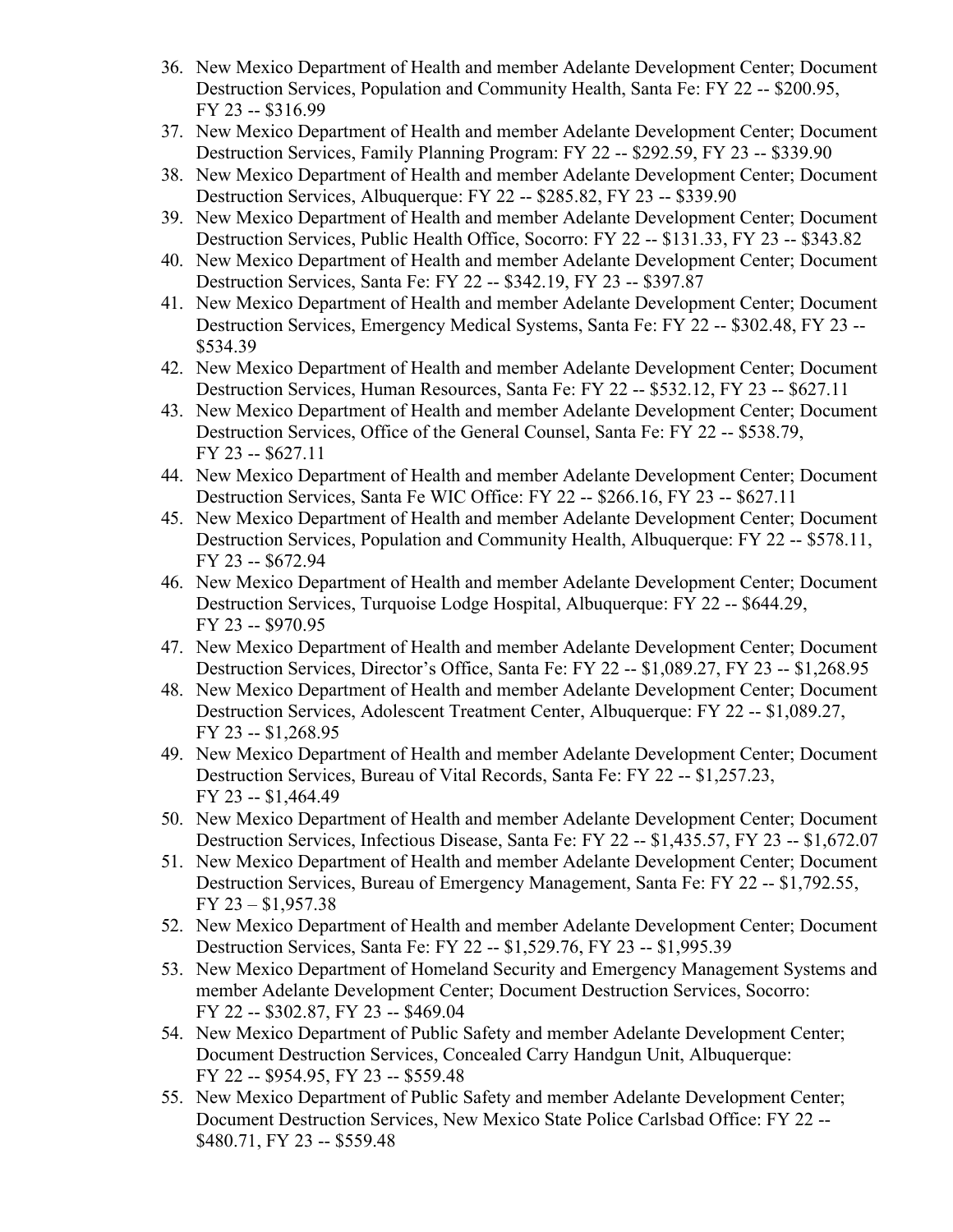- 56. New Mexico Department of Public Safety and member Adelante Development Center; Document Destruction Services, New Mexico State Police Hobbs Office: FY 22 -- \$480.71, FY 23 -- \$559.48
- 57. New Mexico Department of Public Safety and member Adelante Development Center; Document Destruction Services, New Mexico State Police Roswell Office: FY 22 -- \$743.50, FY 23 -- \$861.14
- 58. New Mexico Department of Public Safety and member Adelante Development Center; Document Destruction Services, Clovis: FY 22 -- \$739.55, FY 23 -- \$861.14
- 59. New Mexico Department of Workforce Solutions and member Adelante Development Center; Document Destruction Services, Santa Fe: FY 22 -- \$179.72, FY 23 -- \$348.40
- 60. New Mexico Division of Vocational Rehabilitation and member Adelante Development Center; Document Destruction Services, Gallup: FY 22 -- \$266.16, FY 23 -- \$316.99
- 61. New Mexico Division of Vocational Rehabilitation and member Adelante Development Center; Document Destruction Services, Oakland Office, Albuquerque: FY 22 -- \$266.16, FY 23 -- \$316.99
- 62. New Mexico Division of Vocational Rehabilitation and member Adelante Development Center; Document Destruction Services, Rio Rancho: FY 22 -- \$266.16, FY 23 -- \$316.99
- 63. New Mexico Division of Vocational Rehabilitation and member Adelante Development Center; Document Destruction Services, South Valley, Albuquerque: FY 22 -- \$266.16, FY 23 -- \$316.99
- 64. New Mexico Division of Vocational Rehabilitation and member Adelante Development Center; Document Destruction Services, Carlsbad: FY 22 -- \$474.12, FY 23 -- \$559.48
- 65. New Mexico Division of Vocational Rehabilitation and member Adelante Development Center; Document Destruction Services, Clovis: FY 22 -- \$474.12, FY 23 -- \$559.48
- 66. New Mexico Division of Vocational Rehabilitation and member Adelante Development Center; Document Destruction Services, Gibson Office, Albuquerque: FY 22 -- \$266.16, FY 23 -- \$316.99
- 67. New Mexico Division of Vocational Rehabilitation and member Adelante Development Center; Document Destruction Services, Farmington: FY 22 -- \$388.96, FY 23 -- \$559.48
- 68. New Mexico Division of Vocational Rehabilitation and member Adelante Development Center; Document Destruction Services, Hobbs: FY 22 -- \$474.12, FY 23 -- \$559.48
- 69. New Mexico Division of Vocational Rehabilitation and member Adelante Development Center; Document Destruction Services, Roswell: FY 22 -- \$474.12, FY 23 -- \$559.48
- 70. New Mexico Division of Vocational Rehabilitation and member Adelante Development Center; Document Destruction Services, Administrative Services, Santa Fe: FY 22 -- \$538.79, FY 23 -- \$627.11
- 71. New Mexico Division of Vocational Rehabilitation and member Adelante Development Center; Document Destruction Services, Quail Office, Albuquerque: FY 22 -- \$226.16, FY 23 -- \$637.90
- 72. New Mexico Division of Vocational Rehabilitation and member Adelante Development Center; Document Destruction Services, Lomas Office, Albuquerque: FY 22 -- \$571.51, FY 23 -- \$672.94
- 73. New Mexico Division of Vocational Rehabilitation and member Adelante Development Center; Document Destruction Services, Disability Determination Services, Albuquerque, FY 22 -- \$1,869.59, FY 23 -- \$2,177.70
- 74. New Mexico Early Childhood Education and Care Department and member Adelante Development Center; Document Destruction Services, Santa Fe: FY 22 -- \$532.32, FY 22 -- \$532.32, FY 23 -- \$627.11
- 75. New Mexico Higher Education Department and member Adelante Development Center; Document Destruction Services, Santa Fe: FY 22 -- \$532.32, FY 23 -- \$627.11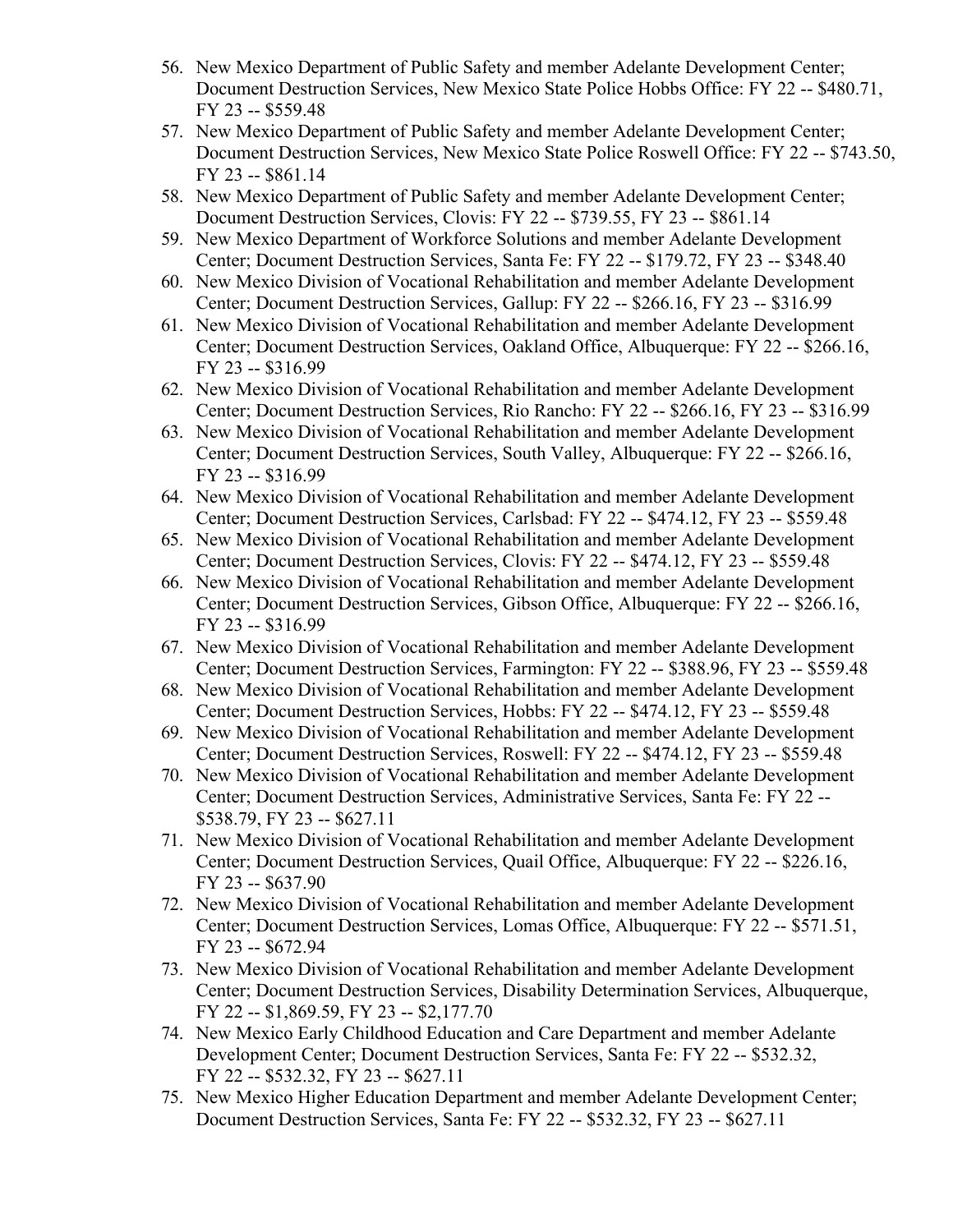- 76. New Mexico Human Services Department and member Adelante Development Center; Document Destruction Services, Fair Hearings Bureau, Albuquerque: FY 22 -- \$272.63, FY 23 -- \$316.99
- 77. New Mexico Human Services Department and member Adelante Development Center; Document Destruction Services, Fair Hearings Bureau, Santa Fe: FY 22 -- \$272.63, FY 23 -- \$316.99
- 78. New Mexico Human Services Department and member Adelante Development Center; Document Destruction Services, Office of Human Resources, Santa Fe: FY 22 -- \$272.63, FY 23 -- \$316.99
- 79. New Mexico Human Services Department and member Adelante Development Center; Document Destruction Services, Behavioral Health Services, Santa Fe: FY 22 -- \$296.40, FY 23 -- \$352.03
- 80. New Mexico Human Services Department and member Adelante Development Center; Document Destruction Services, Child Support Enforcement Division, Hobbs: FY 22 -- \$480.71, FY 23 -- \$559.48
- 81. New Mexico Human Services Department and member Adelante Development Center; Document Destruction Services, Child Support Enforcement Division, Santa Fe: FY 22 -- \$272.63, FY 23 -- \$559.48
- 82. New Mexico Human Services Department and member Adelante Development Center; Document Destruction Services, Child Support Enforcement Division, Clovis: FY 22 -- \$739.55, FY 23 -- \$861.14
- 83. New Mexico Human Services Department and member Adelante Development Center; Document Destruction Services, Child Support Enforcement Division, Farmington: FY 22 -- \$1,123.15, FY 23 -- \$861.14
- 84. New Mexico Human Services Department and member Adelante Development Center; Document Destruction Services, Child Support Enforcement Division, Las Vegas: FY 22 -- \$403.25, FY 23 -- \$861.14
- 85. New Mexico Human Services Department and member Adelante Development Center; Document Destruction Services, Child Support Enforcement Division, Los Lunas: FY 22 -- \$739.55, FY 23 -- \$861.14
- 86. New Mexico Human Services Department and member Adelante Development Center; Document Destruction Services, Child Support Enforcement Division, Rio Rancho: FY 22 -- \$739.55, FY 23 -- \$861.14
- 87. New Mexico Human Services Department and member Adelante Development Center; Document Destruction Services, Child Support Enforcement Division, Roswell: FY 22 -- \$1,257.23, FY 23 -- \$1,454.49
- 88. New Mexico Human Services Department and member Adelante Development Center; Document Destruction Services, Income Support Division Region I: FY 22 -- \$1,687.55, FY 23 -- \$1,960.75
- 89. New Mexico Human Services Department and member Adelante Development Center; Document Destruction Services, Income Support Division Region II: FY 22 -- \$1,810.97, FY 23 -- \$2,104.80
- 90. New Mexico Medical Board and member Adelante Development Center; Document Destruction Services, Santa Fe: FY 22 -- \$739.55, FY 23 -- \$861.14
- 91. New Mexico Office of the Superintendent of the Insurance and member Adelante Development Center; Document Destruction Services, Albuquerque: FY 22 -- \$538.79, FY 23 -- \$627.11
- 92. New Mexico Tech and member Adelante Development Center; Document Destruction Services, EMRTC, Socorro: FY 22 -- \$2,635.19, FY 23 -- \$1,902.70
- 93. New Mexico Tech and member Adelante Development Center; Document Destruction Services, Information Services, Socorro: FY 22 -- \$272.63, FY 23 -- \$559.48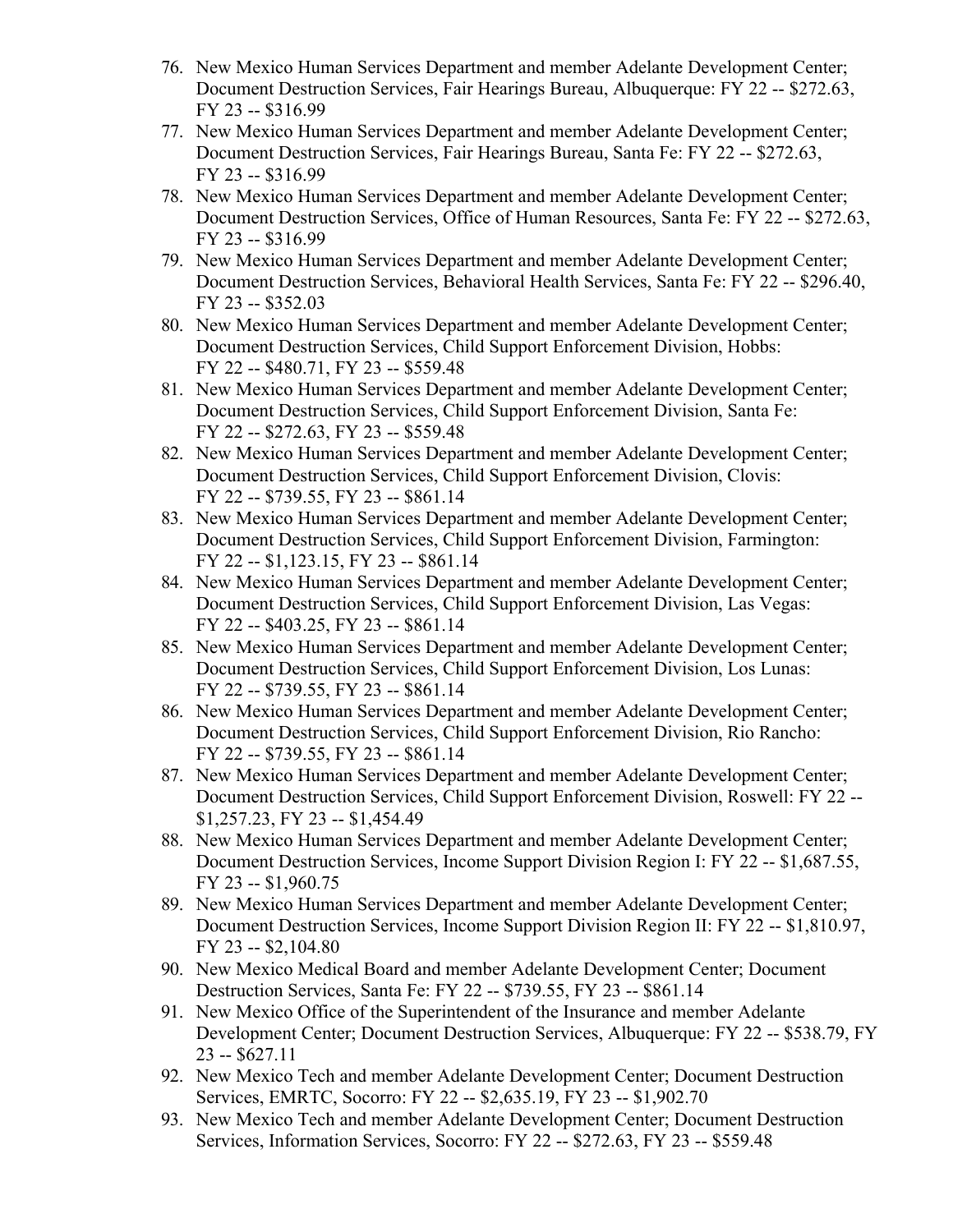- 94. New Mexico Workers Compensation Administration and member Adelante Development Center; Document Destruction Services, Albuquerque: FY 22 -- \$2,020.79, FY 23 -- \$2,352.90
- 95. San Miguel Detention Center and member Adelante Development Center; Document Destruction Services, Las Vegas: FY 22 -- \$733.55, FY 23 -- \$861.14
- 96. San Miguel County Finance Department and member Adelante Development Center; Document Destruction Services, Las Vegas: FY 22 -- \$403.25, FY 23 -- \$469.04
- 97. San Miguel County Sheriff's Office and member Adelante Development Center; Document Destruction Services, Las Vegas: FY 22 -- \$266.39, FY 23 -- \$559.48
- 98. Sierra County and member Adelante Development Center; Document Destruction Services, Truth or Consequences: FY 22 -- \$208.78, FY 23 -- \$552.72
- 99. New Mexico Commission for the Deaf and Hard of Hearing and member Adelante Development Center; Document Destruction Services, Albuquerque: FY 22 -- \$266.16, FY 23 -- \$316.99
- 100. Torrance County Assessor's Office and member Adelante Development Center; Document Destruction Services, Estancia: FY 22 -- \$272.63, FY 23 -- \$316.99
- 101. Torrance Clerk's Office and member Adelante Development Center; Document Destruction Services, Estancia: FY 22 -- \$272.63, FY 23 -- \$316.99
- 102. Torrance County Finance & Purchasing Department and member Adelante Development Center; Document Destruction Services, Estancia: FY 22 -- \$272.63, FY 23 -- \$316.99
- 103. Torrance County Sheriff's Office and member Adelante Development Center; Document Destruction Services, Estancia: FY 22 -- \$538.79, FY 23 -- \$627.11
- 104. Torrance County Treasurer's Office and member Adelante Development Center; Document Destruction Services, Estancia: FY 22 -- \$272.63
- 105. Turquoise Trail Charter School and member Adelante Development Center; Document Destruction Services, Santa Fe: FY 22 -- \$578.11, FY 23 -- \$627.11
- 106. Workforce Connection of Central New Mexico and member Adelante Development Center; Document Destruction Services, Los Lunas: FY 22 -- \$174.33, FY 23 -- \$202.37
- 107. Workforce Connection of Central New Mexico and member Adelante Development Center; Document Destruction Services, Albuquerque: FY 22 -- \$1,089.27, FY 23 -- \$1,268.95
- 108. New Mexico Department of Health and member My Bug Guyz; Pest Control Services, Albuquerque: FY 22 -- \$677.28
- 109. New Mexico Department of Homeland Security and Emergency Management Services and member My Bug Guyz; Pest Control Services, Santa Fe: FY 22 -- \$1,806.00, FY 23 -- \$1,971.20
- 110. New Mexico Department of Public Safety and member My Bug Guyz; Pest Control Services, New Mexico State Police Aircraft Section, Albuquerque: FY 22 -- \$812.76, FY 23 -- \$1,190.64
- 111. New Mexico Commission for the Blind and member Tresco; Janitorial Services and Grounds Maintenance, Alamogordo: Current -- \$676.40, New -- \$746.82
- 112. New Mexico Department of Information Technology and member Tresco; Janitorial Services, Las Cruces: FY 22 -- \$1,876.92, FY 23 -- \$2,208.96
- 10. Approval of added and removed Suitable Services
- 11. Subcommittee Updates
- 12. Open Public Forum and Public Comments
- 13. Council Discussion